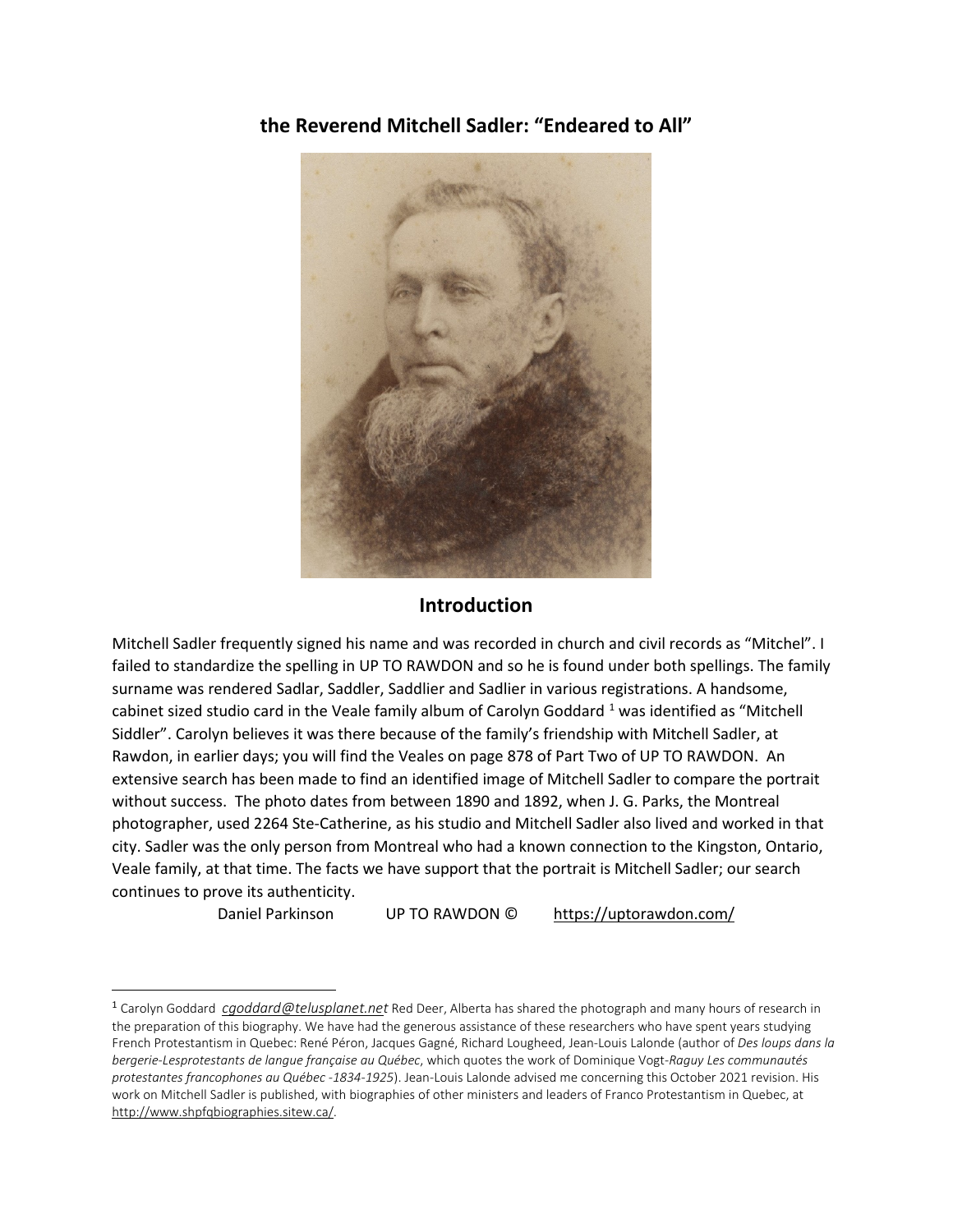## **Biography**

Mitchell Sadler arrived at Rawdon Township from Ireland, with his parents John Sadler and Alice Mason, in 1825; he was about nine. But where was he born? We have two family sources that do not agree with which county. His second daughter, Mary Sadler Stackford, at her 1868, New Hampshire marriage registered both parents as born at Latrim [sic Leitrim], Ireland. Herbert D. Swift, a grandson of his eldest daughter Alice Sadler Swift, believed they were from County Roscommon. However, he also recorded that Alice Mason was from County Leitrim. See (UP TO RAWDON p. 536). It seems that their home may have been the area where the county of Roscommon touches the borders of the counties of Sligo and Leitrim. There are doubtful, unsourced claims on Ancestry that Mitchell was from Sligo.

Mitchell spent his early life farming at Rawdon but with a yearning to preach. He married Maria Mason 3 April 1836, at *Christ Church Anglican,* Rawdon (Anglican Archives not in Drouin Index). She was his first cousin. The complexities of the family relationships are examined in Part One of UP TO RAWDON.  $2$ 

I believe Mitchell Sadler was converted to Methodism after the burial of his third daughter Catherine, at Rawdon's *Christ Church Anglican,* 3 July 1842. A second daughter was named Catherine and baptized in the Methodist Church,  $3$  9 January 1844, as were the rest of his growing family (see footnote 2). His eldest daughter, Alice, a minor was married to Thomas Swift at Christ Church, 12 November 1850. However, in the Rawdon Census (February 1852) Mitchell Sadler, his family and Thomas and Alice Swift were all recorded as Wesleyan Methodist. Alice, very young when married, was then attending school. It may or may not be relevant to Sadler's choice of church but his father, John Sadler had had struggles with Church of England authorities (UP TO RAWDON pages 120-121 and footnote 40 page 551). Despite this, John and Mitchell Sadler were always strong church supporters and their names often appear as witnesses at *Christ Church Anglican*, Rawdon and later in the Methodist Church that was built by the Rawdon Methodist community in 1846.

Many young men left Rawdon to become clergy. Mitchell persisted on his farm until he was fifty-seven, when he set out to be a minister for the Wesleyan Methodist Church of Canada, a goal that he achieved in 1884, when he was received in full connection to the church and ordained for special purposes. "He has labored very efficiently for fifteen years [as a local preacher in the French work] and his usefulness will be greatly promoted being ordained. … All testified to Mr. Sadler's excellent character and ability." It was made clear that this would not entitle him to a claim on the superannuation fund. [3<sup>rd</sup> Day Proceedings of the Montreal Methodist Conference, Montreal Herald, 2 June 1884.] However, on retirement in 1897, his service was recognized financially.

Mitchell Sadler was active in his community and like all males over sixteen, he served in the militia. Listed on the muster as a private in 1839, he served as an Ensign in 1847, with promotion to Lieutenant in 1855 and as Captain in 1861. Mitchell and Maria Sadler still farmed at Rawdon in 1871 with their six

<span id="page-1-0"></span><sup>2</sup> Details are in UP TO RAWDON, Part One, pages 535-561 (MASON, SADLER, HAMILTON, POWELL, BRIDGES AND ARMSTRONG: Associated Families at Rawdon. The information on the twelve children of Mitchell and Maria was corrected and updated, June 2021 and is a[t https://uptorawdon.com/](https://uptorawdon.com/) under Text Updates, pages 544-545.

<span id="page-1-1"></span><sup>3</sup> In 1838, a *Wesleyville Methodist Mission* circuit was established with a register which included Rawdon, until about 1853, when Rawdon had its own register. There are references to a Wesleyville church until the 1860s after which it was, apparently, called the *New Glasgow Methodist Church*. See UP TO RAWDON page 443, footnote one, to learn where Wesleyville was southwest of Rawdon.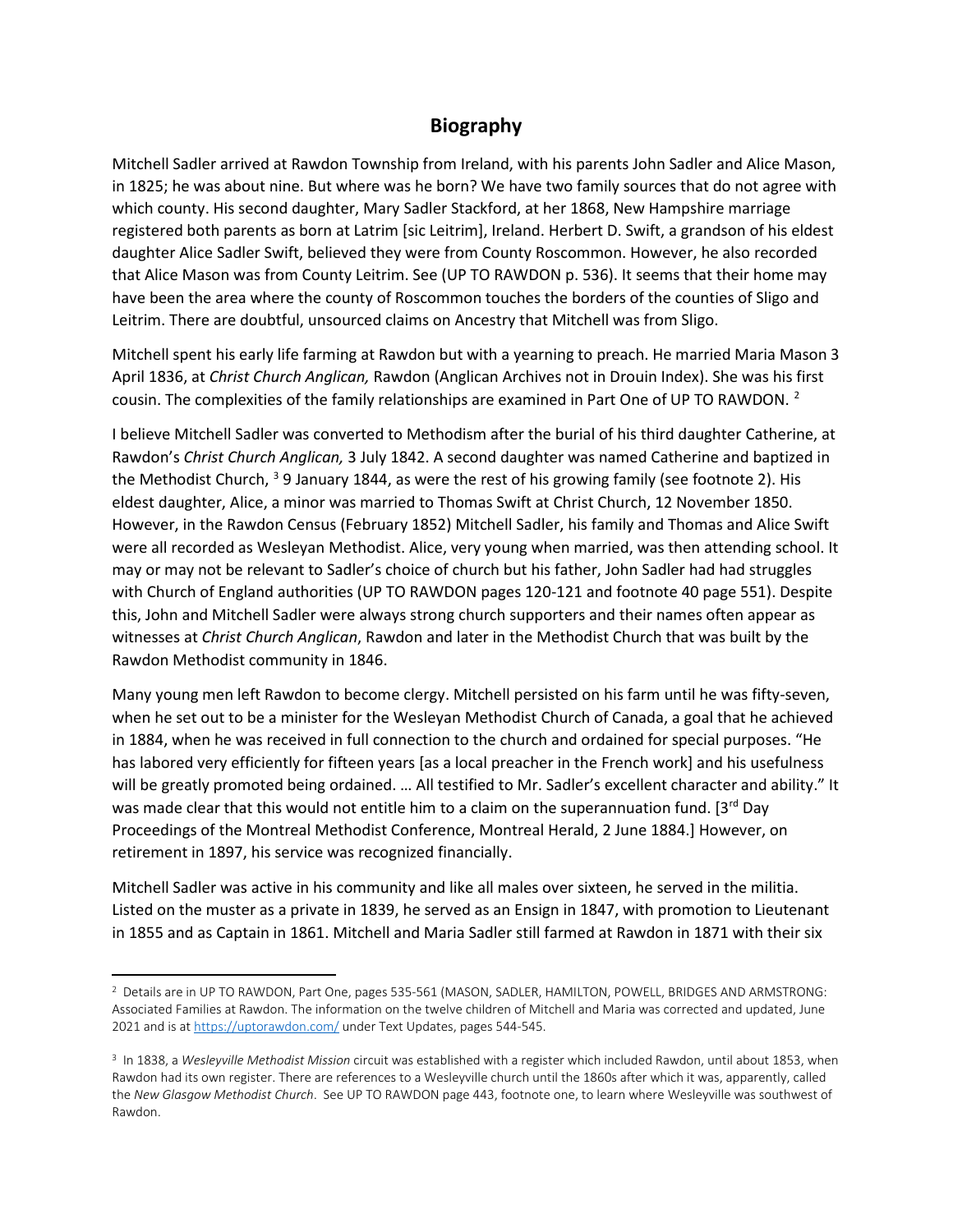unmarried children on one of the Sadler properties; Maria's brother Thomas Mason, 65, a widower (who in 1861 had his own farm on 6th Range, Lot 4) was living with them. Mitchell Sadler had been granted two lots –  $6/N$  15 in 1832, when he was 16 and 6 / N 11 in 1876 (the Letters Patent were issued after he left Rawdon). It adjoined his father's land at 7 / 11 which is where the Sadlers are found to be living on the 1861 Statistical Census. Some of his farm property was sold 15 May 1874 to Johnston Hamilton, a Rawdon neighbour (Ancestry: notary Léonard- L. Desaulniers).

From 1873, Mitchell Sadler worked in Montreal with the Wesleyan Methodists (Vogt-Raguy, pages 658 - 660). Lovell's Montreal Directory 1873-74 reports a machinist named Mitchell Saddler [sic], on Duke Street. Mitchell being a somewhat unique first name, it seems fair to assume this is our man and that he needed employment while studying – he had a family to support.

Michel [sic] Sadler is listed as a missionary in Lovell's Montreal Directory for 1874 -1875. In 1876, he was one of a dozen men employed by La Société Missionnaire Méthodiste as active missionaries in Quebec. Mitchell Sadler was in charge of L'école de Canaan and its fourteen pupils (Vogt-Raguy, pages 658 - 660). The school was at Roxton Pond, in Shefford County, where there were Methodist and Baptist missions to the French.

Did Mitchell Sadler receive formal theological instruction and training for missionary work? A brief newspaper obituary stated that he received his "early education" at Pointe-aux-Trembles. The L'Institut français évangélique de la Pointe aux Trembles was active between 1844 and 1846 but he was at Rawdon then. I agree with Jean-Louis Lalonde, who wrote in a letter to me that Sadler did not have theological training. He learned through private study and on the street as a "colporteur", a pedlar for the Bible Society.

He would have attended school in Ireland, as a small child; he was nine when he emigrated. He probably had some schooling at Rawdon where progressive Irish families, like John Sadler's, supported children's education. The Schoolhouse at the Forks of the Red River had opened in 1826 at Lot 22 on the Second Range, which was the year the family were located a few miles from there, at Rawdon Township Lot 11 of Seventh Range. The Eveleigh family at Sixth Range, lots 21 and 22, hosted Anglican services and one son, Joseph, at one time was considered for the position of teacher at the schoolhouse and may have had a school in their home. One can only speculate about these early days. If one looks at his church registers, one sees that, unlike many of the clergy, he wrote in a clear, rounded and entirely legible hand.

But where did he learn to speak French? Rawdon in its earliest days was primarily an English-speaking community and there were no Québécois settlers near the Sadlers in early years. He must have become fluent to perform as a missionary to the French working class. In fact, he translated articles into French. He wrote, 22 December 1887, to M. O'Connor editor of *The Converted Catholic* published by Christ's Mission, New York (1888, vol 5, no 3, pages 68-69). "Thank you very much for sending me your valuable publication. … I translate many of its articles and read them to my congregation to their great delight. I know you will be glad to learn that the evangelization of the French Canadians is progressing favorably in Montreal. I have a good congregation and fifty communicants, and our numbers are constantly increasing. They would be much larger if the people after being converted did not emigrate to the United States to avoid the persecutions that are sure to follow all who leave the Church of Rome."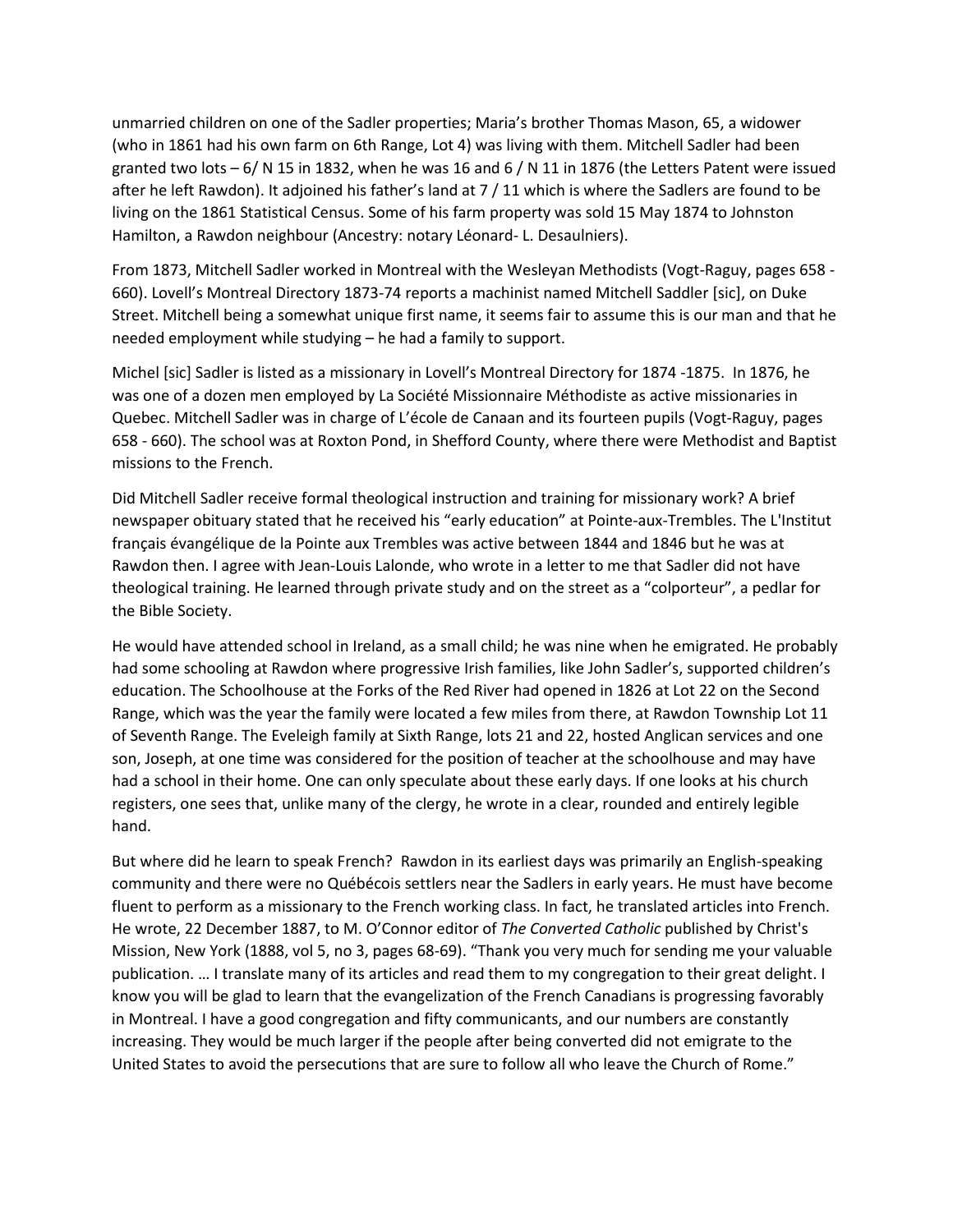From 1876 to 1880, Mitchell Sadler was settled in downtown Montreal and lived for several years on Chatham Street in St. Antoine Ward, Montreal. He began missionary work in the French communities there and in nearby St-Henri, Sainte-Cunégonde and Pointe-Saint-Charles. He helped the unemployed to find work, collected clothes for the needy and on Sundays preached sermons in three locations. Other Rawdon people, found their way to these areas in search of city jobs and attended the English services in the churches that Sadler and his family were associated with. To orient yourself, remember that Atwater Street, runs south from the mountain to the St. Lawrence River and both links and separates these districts of modern Montreal.

In 1875 his younger son James William Creighton Sadler (18) died at Montreal and his elder son John Henry Sadler (not yet 25) in 1877. They are buried, side by side in Mount Royal Cemetery but without a marker, in a Methodist ministers' plot. The deaths of his only sons would have been a difficult test for Mitchell Sadler as he prepared for the ministry. He was identified in 1882 as a peddler (colporteur) in the above-named areas, including what came to be known as little Burgundy. I believe that he was selling / distributing Bibles and Methodist tracts door to door. His obituary mentions that he "spent several years in the employ of the Bible Society". He was recorded to be a committee member of the Montreal Auxiliary Bible Society from 1885-86 and until 1895-96.

From 1877 through 1883 Mitchell Sadler was associated with the *First French Methodist Church* under Rev. Louis Beaudry at many locations in central Montreal. In 1882-1883, it was recorded that Sadler held weekly services at 167 Chatham Street. <sup>[4](#page-3-0)</sup> He lived, when a missionary, at 169 Chatham Street (and later at #165) as reported in Lovell's Montreal Directories from 1880 to 1884 and in the 1881 Montreal Census. This area was a hot bed of evangelical Protestant outreach to French speaking Roman Catholics. Also, on Chatham Street was - *Église anglicane du Rédempteur* and its Mission Sabrevois school and a bit further south at Canning Street was *Église presbytérienne du Sauveur*. Nearby, at de Coursol and Canning Streets, by 1890 was *West-End St. Joseph Street Methodist Church* attended by those who spoke English.

"The Montreal Daily Witness" mentions that he collected clothing for distribution and solicited charitable donations from English speaking parishes. In 1883, Mitchell Sadler was quoted: "I found work for the unemployed in the railways, factories and foundries of Montreal thanks to the support of the gentlemen who run these establishments." [5](#page-3-1) In a report to the Methodist Board of Missions in Toronto concerning French Methodist missions, the Reverend Mr. Sadler who was working in St. Henri and Pointe St-Charles was stated to be "worn out" (Montreal Gazette, 2 October 1882).

In 1884, according to Mitchell Sadler's obituary ("Montreal Weekly Witness", 19 September 1905): that after "he decided to enter the Methodist ministry … his efforts were directed to Montreal, where he was received in full connection in 1884". Accepted then as a Methodist minister, he became the first pastor of the second French mission called the *Montreal West End French Methodist Church*. It may have

<span id="page-3-0"></span><sup>4</sup> Church services were recorded at 167 Chatham Street in 1882-1883. The names and precise locations of churches can seem hazy and variable in the records. *Eglise Methodiste Française* moved to Craig and St. Elizabeth Street from Old Montreal in 1863 and closed in 1924. It was also called *First French Methodist*. See photograph at [https://imtl.org/edifices/Eglise\\_Methodiste\\_Francaise.php](https://imtl.org/edifices/Eglise_Methodiste_Francaise.php)

<span id="page-3-1"></span><sup>&</sup>lt;sup>5</sup> Jean Louis Lalonde *Des loups dans la bergerie, Les protestants de langue française au Québec, 1534-2000, Montréal, Fides,* 2002. pages 134 & 160 (translated)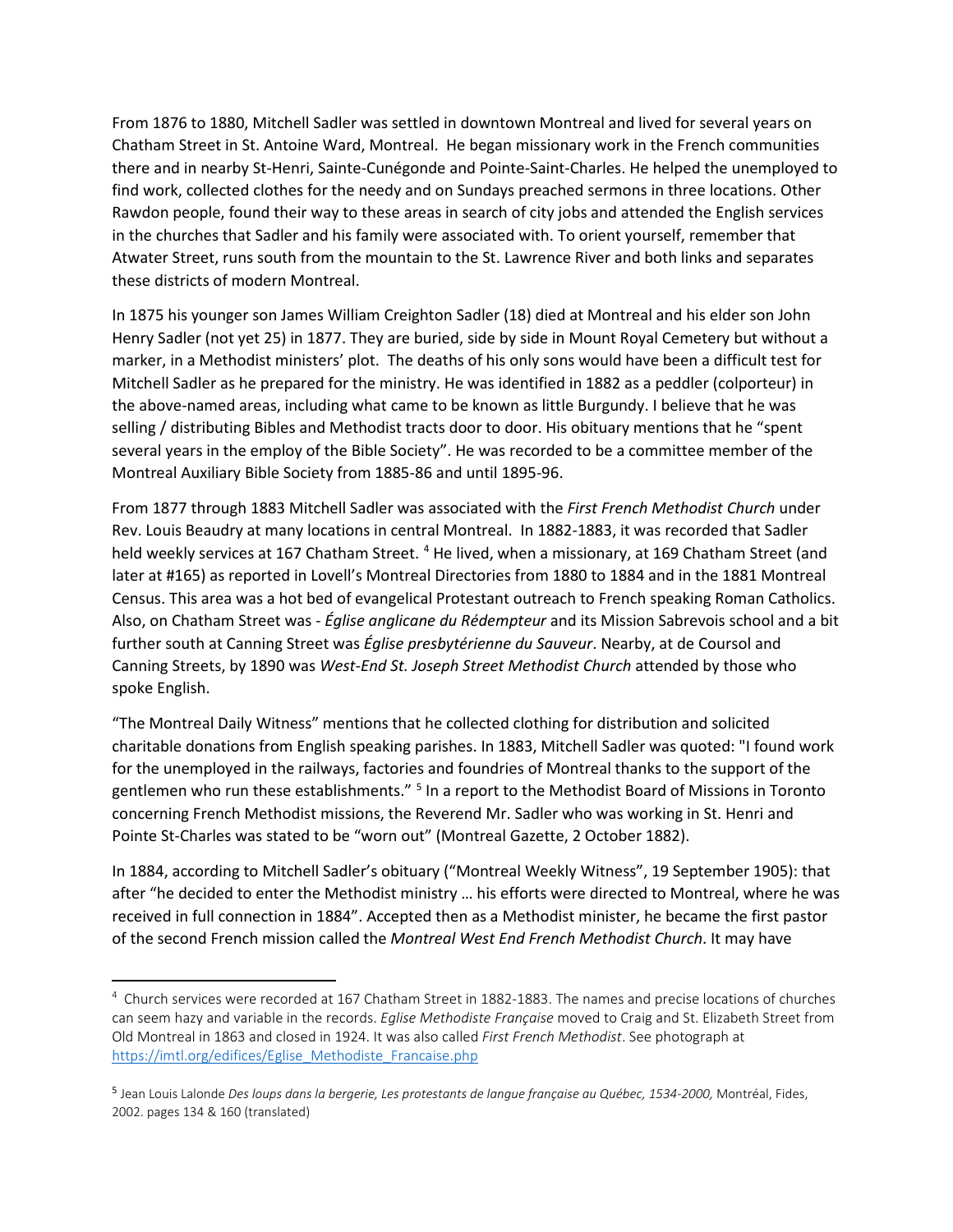initially used space in the English-speaking *West End / St. Joseph Street Methodist Church* already established at 2546 Notre Dame Street at Seigneurs Street but no records confirm a location. Sadler represented *Montreal West End French* at the Montreal Wesleyan Methodist Conference in Kingston, Ontario (Montreal Gazette, 29 May 1885). Ultimately, his service in French missionary work in central Montreal districts led to the establishment of the Delisle Street church in 1899, as will be seen.

"The Morning Chronicle and Commercial and Shipping Gazette", 13 June 1884, listed Mitchell Sadler, pastor of *Montreal West French Mission* as did the "Montreal Daily Witness" newspaper on 6 June 1888. He was first designated as the Reverend Sadler in Lovell's Montreal Directory for 1884 and 1885. He signed church registers of *West-End French Methodist* and "First French Methodist" between 1884 and October of 1897 baptizing several of his grandchildren, at this time. Sadler had his name on the front page of nine registers as the lead minister of the "West End French Methodist", other ministers also used these registers for baptisms, burials and marriages.

The first place we find him designated formally as the Reverend Sadler is in Lovell's Montreal Directory for 1884 and 1885. He signed church registers of "West-End French Methodist" and "First French Methodist" in that way between 1884 and October of 1897 baptizing several of his grandchildren, at this time. He had his name on the front page of nine registers as the lead minister of the "West End French Methodist", other ministers also used these registers for baptisms, burials and marriages.

The *West End French Methodist Mission* held a Christmas Tree Festival on 24 December 1887 thanks to the kindness of three named "ladies" and others who provided gifts and refreshments including charitable gentlemen who furnished the tree "and useful articles of clothing". The pastor, the Reverend M. Sadler, "gave a telling address and was supported by Messers Jacquet and Pleau. The children sang beautifully and their happy smiling faces let the donors understand that it is more blessed to give than to receive. After the doxology, Sadler gave the benediction and the happy crowd dispersed." (Montreal Daily Witness,18 January 1888 and the Witness reported a similar event 29 December 1890.)

In 1889, la Société Missionnaire Méthodiste, to continue their mission, either purchased or rented space in an 1888 brick building, from an *Olivet Baptist Mission* group who continued to hold services there at Winstanley Hall, 142 Delisle Street, through to 1899 (Lovell's Montreal Directory). The Methodists named their space *Salle Évangélique* at 142 ½ Delisle Street. Sadler relocated his *West End French Mission* here and was assisted by Léocadie Morin, a woman evangelist. The Société Missionnaire Méthodiste in 1890 joined with La Société de Temperance as a way to attract Roman Catholics to their faith. The building housed their school which was attended by seventy children at a Sunday School and at a day school. When Sadler began his retirement at 77, in 1893, he was still a pastor at *Montreal West French Mission/ Église Evangelique* using the school's address. In 1895, its community consistently revolved around 50 members not including children.

The West End Methodist Church was constructed in 1890 at de Coursol and Canning Streets. In 1914, a fire ravaged the building on Christmas day, it was rebuilt without the imposing spire and front window. This building became the home of *West End Methodist / St. Joseph Street* from 1890 until 1925. Later, it was the Negro Community Centre until the building was demolished in 2014. Mitchell Sadler's separate French ministry, as already stated, may have been housed at 2546 Notre Dame Street with the West End Methodist Church. This connection ended with the construction of West End French Methodist in 1899, nearby in St-Henri.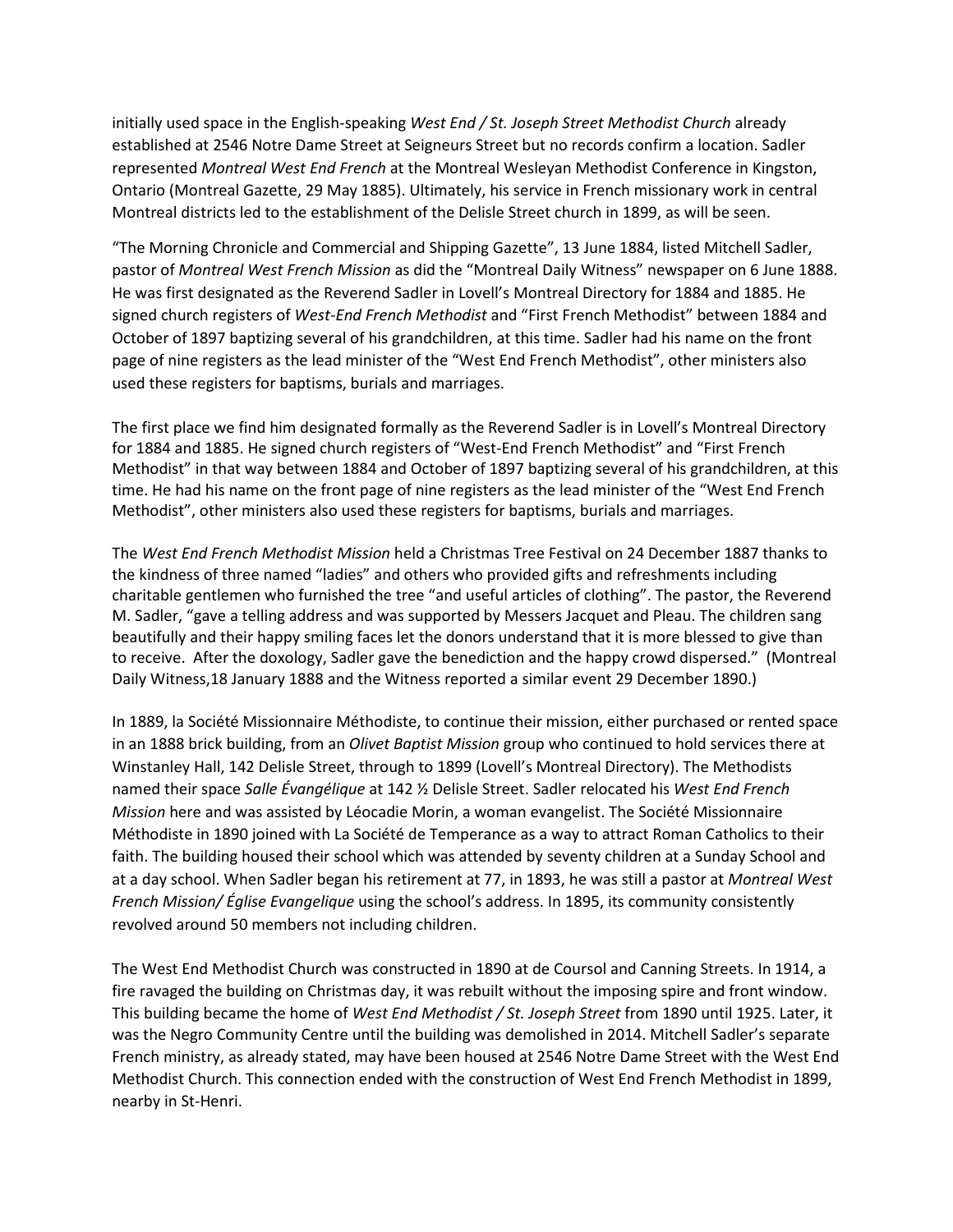Mitchell Sadler was in touch with Rawdon family and friends at West End French when they moved to or visited Montreal. Sometimes, he returned to Rawdon and in 1889, he baptized two of his Mason nephews – one given the name Wesley and the other's name included Sadler, perhaps showing support of his work. It was at this point, we believe, that Sadler no longer a missionary plodding door to door but a prominent churchman had his photograph taken uptown at J. G. Parks Studio at 2264 Ste-Catherine Street. The photo recognized his accomplishments and would have been wanted by church and family. It is a wonder that we have not found another copy in church or other archives.

In 1892-93 the *Montreal West French Mission* evolved into a full-fledged church with its own location at 142 ½ Delisle Street. The Reverend Mitchell Sadler was it first pastor.

Another Montreal Wesleyan Conference was held in Kingston, in 1894. The Reverend Mitchell Sadler was one of eight names on the ballot for president of the Conference; he was not the successful candidate but it was a recognition of his years of work. Possibly, he gave his portrait to the Veale family then although, it is not clear that he actually attended the meeting (Ottawa Citizen, 2 June 1894).

In the years, 1898 and 1899: Mitchell Sadler moved to London, Ontario (Lalonde, from Vogt-Raguy). Possibly, he had a plan to retire there because a London West Voter List names him as a property owner in 1898. It turned out to be only an extended visit with his family that lived there. Eleanor Greene, his widowed youngest daughter, who in 1891 lived with the Sadlers in St-Antoine, had in 1881 lived on a farm, at East Riding, London Township, with her late husband, Thomas Greene, a clothier, his parents and a brother. The Sadlers' eldest granddaughter Sophia Swift married that brother (Robert Greene who was a year younger than Thomas Greene); Sophia and Thomas Greene had five children. Also living at London was Margaret Douglas, another married daughter.

Two major events happened in Mitchell Sadler's life in 1899. The death and burial of Mary [sic] Mason, his wife of sixty-three years was recorded as 12 and 14 July 1899 at *West End French Methodist* (transcribed by Ancestry as Ladler). He had only recently returned to his Montreal neighborhood as a retiree. His daughter Eleanor and her son lived there with the widowed Sadler in 1901. Eleanor remarried on 15 October 1902, as a resident of London. Her husband, Herman Connor, was an Ottawa manufacturer but was born near Rawdon at St-Felix-de-Ramsay, where her sister Jane Stephens lived.

Also in 1899, in a triumph for Mitchell Sadler's work, a new church was approved to be built solely for the *West End French Methodist* at 369 Delisle, at the corner of Delisle and Atwater. It remained a Methodist Church until 1917 when it became the *Union Congregational Church*, which had begun 1907 on Mountain Street. With the formation of the United Church of Canada in 1925, it was known as *Union United Church*, a centre of the black community of Montreal with a notable history of service and worship [https://www.unionunitedchurchmtl.ca/history.htm.](https://www.unionunitedchurchmtl.ca/history.htm)

The funeral he conducted on 14 September 1899 was probably his last professional connection with his *West-End French Methodist* parish but it was not in the new church building that was about to be built.

On 24 August 1904, Mitchell Sadler was 88 and was with his family at Granby, Quebec to baptize his nineteen-month-old great granddaughter Alice Sadler Ruth McDonald [sic] (see page 873 of Part Two).

It appears that, after Eleanor's marriage, her father accompanied her to her new home with her husband Herman Connor. The Ottawa Citizen (14 September 1905) reported his death on 12 September in the home of his son-in-law, H. Connor of Hintonburg; the body was transported by train to Montreal.